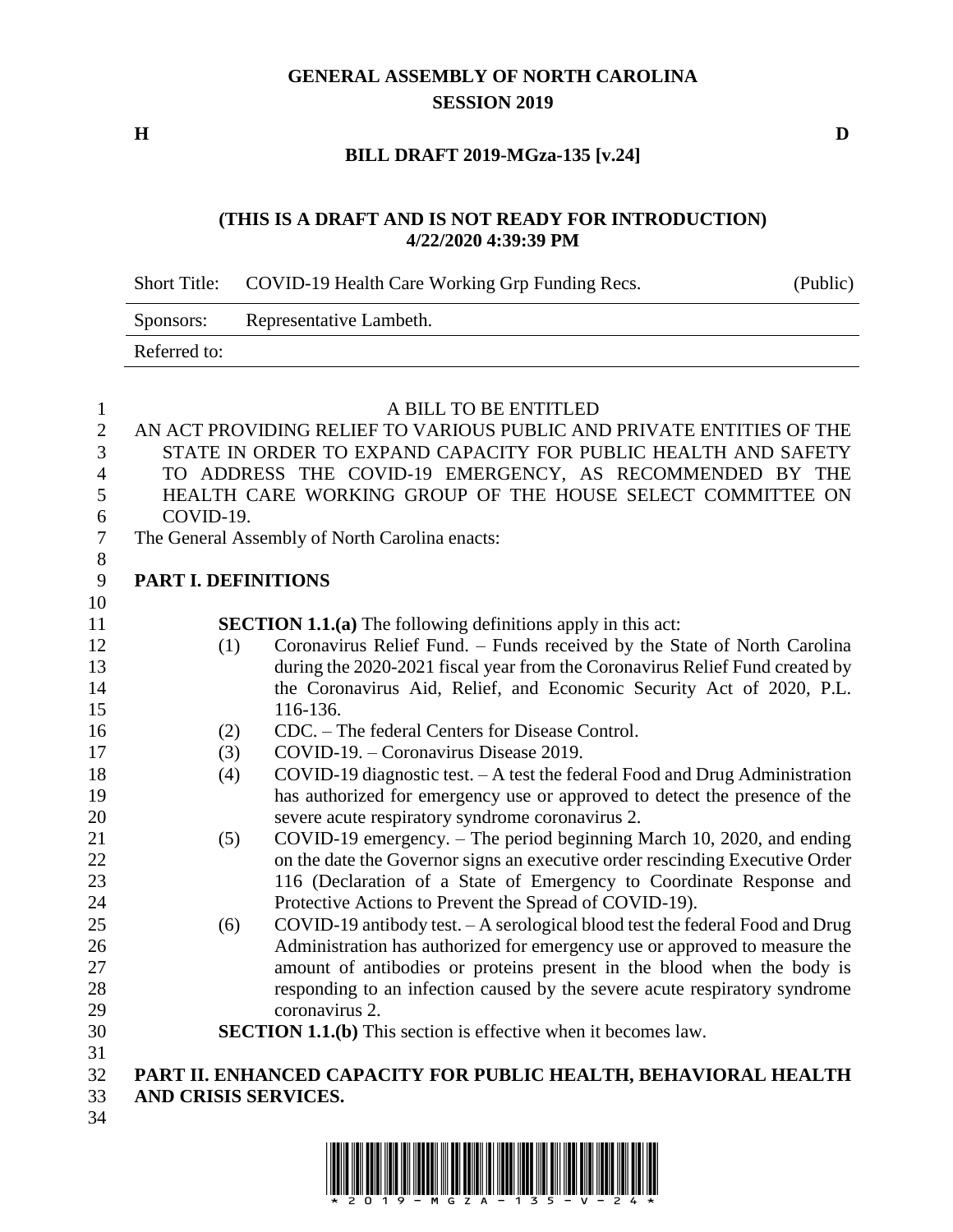|                  | <b>General Assembly Of North Carolina</b><br><b>Session 2019</b>                                    |
|------------------|-----------------------------------------------------------------------------------------------------|
| $\mathbf{1}$     | <b>ENHANCED PUBLIC HEALTH CAPACITY</b>                                                              |
| $\overline{c}$   | SECTION 2.1.(a) The sum of twenty-five million dollars (\$25,000,000) in                            |
| 3                | nonrecurring funds is appropriated from the Coronavirus Relief Fund to the Department of Health     |
| $\overline{4}$   | and Human Services to provide funds to support public health efforts, the State Laboratory of       |
| 5                | Public Health, local health departments, and rural health providers in building capacity to respond |
| 6                | to the COVID-19 pandemic.                                                                           |
| $\boldsymbol{7}$ | <b>SECTION 2.1.(b)</b> This section is effective when it becomes law.                               |
| 8                |                                                                                                     |
| 9                | ENHANCED BEHAVIORAL HEALTH CAPACITY                                                                 |
|                  | <b>SECTION 2.2.(a)</b> The sum of twenty-five million dollars $(\$25,000,000)$ in                   |
|                  | nonrecurring funds is appropriated from the Coronavirus Relief Fund to the Department of Health     |
|                  | and Human Services to provide funds to support behavioral health and crisis services to respond     |
|                  | to the COVID-19 pandemic. These funds shall be used for at least all of the following purposes:     |
|                  | To divert individuals experiencing behavioral health emergencies from<br>(1)                        |
|                  |                                                                                                     |
|                  | emergency departments.                                                                              |
|                  | To allocate \$12,600,000 in nonrecurring funds to be distributed as a one-time<br>(2)               |
|                  | payment to each local management entity/managed care organization                                   |
|                  | (LME/MCO) for the purposes of providing temporary additional funding                                |
|                  | assistance for Intermediate Care Facilities for Individuals with Intellectual                       |
|                  | Disabilities (ICF/IDD) services on a per diem basis.                                                |
|                  | <b>SECTION 2.2.(b)</b> This section is effective when it becomes law.                               |
|                  |                                                                                                     |
|                  | PART III. MEDICAID COVID-19 FUNDING AND AUTHORIZATION                                               |
|                  | <b>FUNDS FOR ADDITIONAL MEDICAID COSTS</b>                                                          |
|                  | <b>SECTION 3.1.(a)</b> The sum of forty million dollars (\$40,000,000) in nonrecurring              |
|                  | funds is appropriated from the Coronavirus Relief Fund to the Department of Health and Human        |
|                  | Services, Division of Health Benefits, for coverage of additional costs related to the Medicaid     |
|                  | program, including any of the following costs:                                                      |
|                  | Funding for the support of COVID-19 related priorities in the Medicaid<br>(1)                       |
|                  | program as they evolve, including additional provider support for long-term                         |
|                  |                                                                                                     |
|                  | care, primary care, and other providers most at risk of insolvency as a result                      |
|                  | of severely disrupted revenue during the COVID-19 pandemic.                                         |
|                  | Additional funding for COVID-19 testing and the treatment of patients who<br>(2)                    |
|                  | test positive for COVID-19.                                                                         |
|                  | Costs associated with increased enrollment due to the COVID-19 pandemic.<br>(3)                     |
|                  | <b>SECTION 3.1.(b)</b> This section is effective when it becomes law.                               |
|                  |                                                                                                     |
|                  | <b>MEDICAID PROVIDER RATE INCREASES</b>                                                             |
|                  | <b>SECTION 3.2.(a)</b> In addition to the five percent $(5%)$ rate increases already                |
|                  | requested by the Department of Health and Human Services (DHHS) in the 1135 Medicaid                |
|                  | disaster State plan amendment (SPA) submitted to the Centers for Medicare and Medicaid on           |
|                  | April 8, 2020, for certain provider types, DHHS shall increase the fee-for-service Medicaid rates   |
|                  | paid directly by the Division of Health Benefits for all remaining provider types by five percent   |
|                  | (5%). The rate increases authorized under this section shall be effective March 1, 2020 through     |
|                  | the duration of the declared nationwide public health emergency as a result of the 2019 novel       |
|                  | coronavirus.                                                                                        |
|                  | <b>SECTION 3.2.(b)</b> This section is effective when it becomes law.                               |
|                  |                                                                                                     |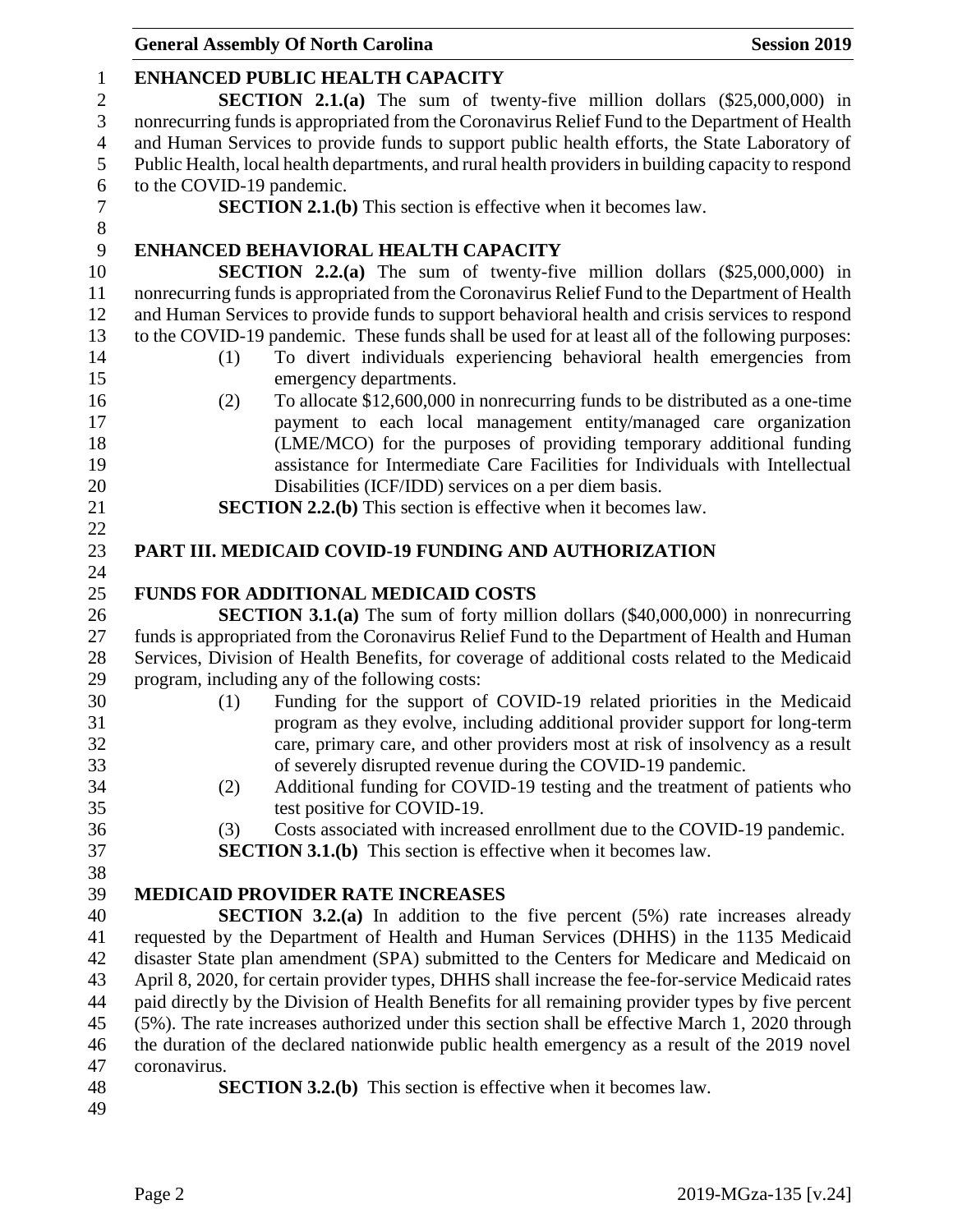|                                     | <b>General Assembly Of North Carolina</b><br><b>Session 2019</b>                                                                                     |
|-------------------------------------|------------------------------------------------------------------------------------------------------------------------------------------------------|
| $\mathbf{1}$<br>$\overline{2}$<br>3 | PROVIDE MEDICAID COVERAGE FOR COVID-19 TESTING TO UNINSURED<br>INDIVIDUALS IN NORTH CAROLINA DURING THE NATIONWIDE PUBLIC<br><b>HEALTH EMERGENCY</b> |
| $\overline{4}$                      | SECTION $3.3(a)$<br>The Department of Health and Human Services, Division of                                                                         |
| $\mathfrak{S}$                      | Health Benefits (DHB), is authorized to provide the Medicaid coverage described in 42 U.S.C.A.                                                       |
| 6                                   | § 1396a(a)(10)(A)(ii)(XXIII), which covers only COVID-19 testing for certain uninsured                                                               |
| $\tau$                              | individuals during the period in which there is a declared nationwide public health emergency as                                                     |
| 8                                   | a result of the 2019 novel coronavirus. DHB is authorized to provide this medical assistance                                                         |
| 9                                   | retroactively to the earliest date allowable.                                                                                                        |
| 10                                  | <b>SECTION 3.3.(b)</b> This section is effective when it becomes law.                                                                                |
| 11                                  |                                                                                                                                                      |
| 12                                  | TEMPORARY MEDICAID COVERAGE FOR THE PREVENTION, TESTING, AND                                                                                         |
| 13                                  | <b>TREATMENT OF COVID-19</b>                                                                                                                         |
| 14                                  | <b>SECTION 3.4.(a)</b> The Department of Health and Human Services, Division of                                                                      |
| 15                                  | Health Benefits (DHB), is authorized to provide temporary, targeted Medicaid coverage to                                                             |
| 16                                  | individuals with incomes up to 200% of the federal poverty level, as requested by the Secretary                                                      |
| 17                                  | of the Department Health and Human services in the 1115 waiver application submitted to the                                                          |
| 18                                  | Centers for Medicare and Medicaid Services (CMS) on March 27, 2020. If CMS grants approval                                                           |
| 19                                  | for different coverage or a different population than requested in that 1115 waiver application,                                                     |
| 20                                  | DHB may implement the approved temporary coverage, provided that all the following criteria                                                          |
| 21                                  | are met:                                                                                                                                             |
| 22                                  | The coverage is only provided for a limited time period related to the declared<br>(1)                                                               |
| 23                                  | nationwide public health emergency as a result of the 2019 novel coronavirus.                                                                        |
| 24                                  | The coverage is not provided for services other than services for the<br>(2)                                                                         |
| 25                                  | prevention, testing, or treatment of COVID-19.                                                                                                       |
| 26                                  | The income level to qualify for the coverage does not exceed 200% of the<br>(3)                                                                      |
| 27                                  | federal poverty level.                                                                                                                               |
| 28                                  | <b>SECTION 3.4.(b)</b> The Department of Health and Human Services, Division of                                                                      |
| 29                                  | Health Benefits, is authorized to provide this Medicaid coverage retroactively to the earliest date                                                  |
| 30                                  | allowable.                                                                                                                                           |
| 31                                  | <b>SECTION 3.4.(c)</b> This section is effective when it becomes law.                                                                                |
| 32<br>33                            | <b>IMPLEMENT TEMPORARY PROVIDER ENROLLMENT CHANGES AUTHORIZED</b>                                                                                    |
| 34                                  | <b>UNDER THE MEDICAID 1135 WAIVER</b>                                                                                                                |
| 35                                  | <b>SECTION 3.5.(a)</b> In order for the Department of Health and Human Services,                                                                     |
| 36                                  | Division of Health Benefits, to implement the temporary provider enrollment changes under the                                                        |
| 37                                  | 1135 waiver approved by the Centers for Medicare and Medicaid for the North Carolina                                                                 |
| 38                                  | Medicaid program and NC Health Choice program, the following statutes shall not apply to the                                                         |
| 39                                  | North Carolina Medicaid program and the NC Health Choice program from March 1, 2020                                                                  |
| 40                                  | through the duration of the declared nationwide public health emergency as a result of the 2019                                                      |
| 41                                  | novel coronavirus:                                                                                                                                   |
| 42                                  | (1)<br>G.S. 108C-2.1.                                                                                                                                |
| 43                                  | (2)<br>G.S. $108C-4(a)$ .                                                                                                                            |
| 44                                  | G.S. 108C-9(a) with respect to any required trainings prior to enrollment.<br>(3)                                                                    |
| 45                                  | G.S. $108C-9(c)$ .<br>(4)                                                                                                                            |
| 46                                  | <b>SECTION 3.5.(b)</b> This section is effective when it becomes law.                                                                                |
| 47                                  |                                                                                                                                                      |
| 48                                  | PART IV. ENHANCED PERSONNEL SAFETY EQUIPMENT AND SANITATION                                                                                          |
| 49                                  | <b>SUPPLIES</b>                                                                                                                                      |

49<br>50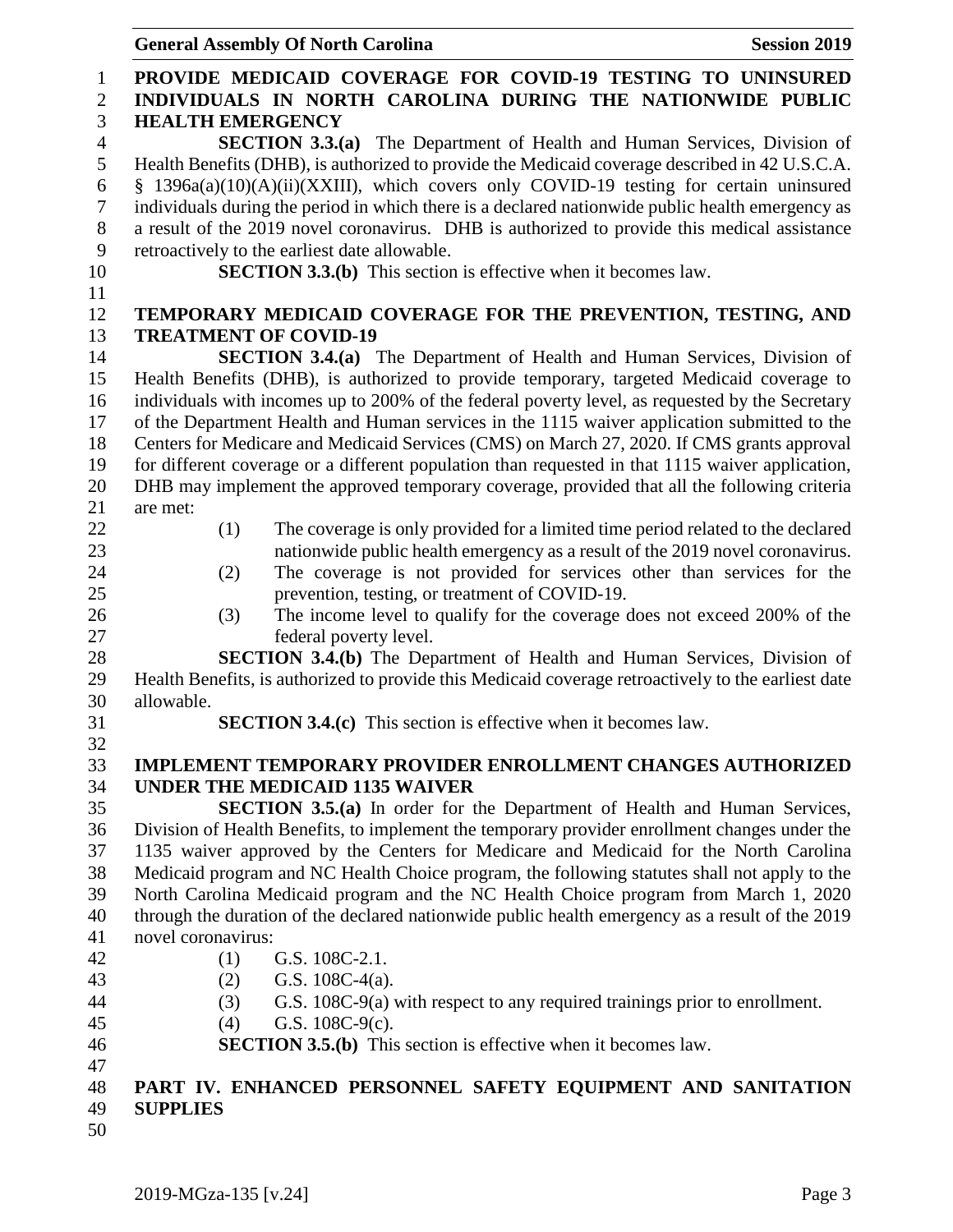|           | <b>General Assembly Of North Carolina</b><br><b>Session 2019</b>                                                       |
|-----------|------------------------------------------------------------------------------------------------------------------------|
|           | FUNDS TO INCREASE THE STATE'S SUPPLY OF PERSONAL PROTECTIVE<br>EQUIPMENT AND OTHER EQUIPMENT AND SUPPLIES<br><b>TO</b> |
|           | <b>RESPOND TO COVID-19</b>                                                                                             |
|           | <b>SECTION 4.1.(a)</b> The sum of fifty million dollars $(\$50,000,000)$ in nonrecurring                               |
|           | funds is appropriated from the Coronavirus Relief Fund to the Office of State Budget and                               |
|           | Management (OSBM) for allocation to the Department of Health and Human Services and the                                |
|           | Division of Emergency Management within the Department of Public Safety for the following                              |
| purposes: |                                                                                                                        |
|           | To purchase personal protective equipment that meets CDC guidelines for<br>(1)                                         |
|           | infection control. As used in this section, personal protective equipment                                              |
|           | includes gloves, gowns and aprons, surgical and respiratory masks, goggles,                                            |
|           | face shields, and other protective clothing that meet CDC guidelines for                                               |
|           | infection control.                                                                                                     |
|           | To purchase other supplies and equipment related to emergency protective<br>(2)                                        |
|           | measures to address immediate threats to life, public health, and safety related                                       |
|           | to COVID-19, such as ventilators, touch-free thermometers, disinfectant, and                                           |
|           | sanitizing wipes.                                                                                                      |
|           | To meet State match requirements for Federal Emergency Management Act<br>(3)                                           |
|           | (FEMA) public assistance funds for the COVID-19 pandemic.                                                              |
|           | <b>SECTION 4.1.(b)</b> Any supplies and equipment purchased with funds appropriated                                    |
|           | in this section may be made available to both public and private health care providers and other                       |
|           | entities the Department of Health and Human Services or the Division of Emergency                                      |
|           | Management deem essential to the State's response to COVID-19.                                                         |
|           | <b>SECTION 4.1.(c)</b> The Department of Health and Human Services and the Division                                    |
|           | of Emergency Management shall ensure that funds appropriated in this section are expended in                           |
|           | a manner that does not adversely affect any person's or entity's eligibility for federal funds that                    |
|           | are made available, or that are anticipated to be made available, as a result of the COVID-19                          |
|           | pandemic. The Department of Health and Human Services and the Division of Emergency                                    |
|           | Management shall also, to the extent practicable, avoid using State funds to cover costs that will                     |
|           | be, or likely will be, covered by federal funds.                                                                       |
|           | <b>SECTION 4.1.(d)</b> This section is effective when it becomes law.                                                  |
|           |                                                                                                                        |
|           | PART V. TESTING, TRACING, AND TRENDS                                                                                   |
|           | FUNDS FOR TESTING, CONTACT TRACING, AND TRENDS TRACKING AND                                                            |
|           | <b>ANALYSIS</b>                                                                                                        |
|           | <b>SECTION 5.1.(a)</b> The sum of twenty-five million dollars $(\$25,000,000)$ in                                      |
|           | nonrecurring funds is appropriated from the Coronavirus Relief Fund to the Department of Health                        |
|           | and Human Services to expand public and private initiatives for COVID-19 testing, contact                              |
|           | tracing, and trends tracking and analysis through, but not limited to, all of the following ways:                      |
|           | Building capacity for widespread COVID-19 diagnostic testing to enable<br>(1)                                          |
|           | rapid case-based interventions.                                                                                        |
|           | Building capacity for widespread COVID-19 antibody testing to enable rapid                                             |
|           | (2)<br>deployment when such testing becomes available.                                                                 |
|           | Expanding contact tracing workforce and infrastructure to routinely identify<br>(3)                                    |
|           | potentially exposed persons and take appropriate public health actions.                                                |
|           | Increasing research and data tools and analysis infrastructure to support better                                       |
|           | (4)<br>predictive models, surveillance and response strategies.                                                        |
|           | <b>SECTION 5.1.(b)</b> This section is effective when it becomes law.                                                  |
|           |                                                                                                                        |
|           | PART VI. FOOD, SAFETY, SHELTER, AND CHILD CARE                                                                         |
|           |                                                                                                                        |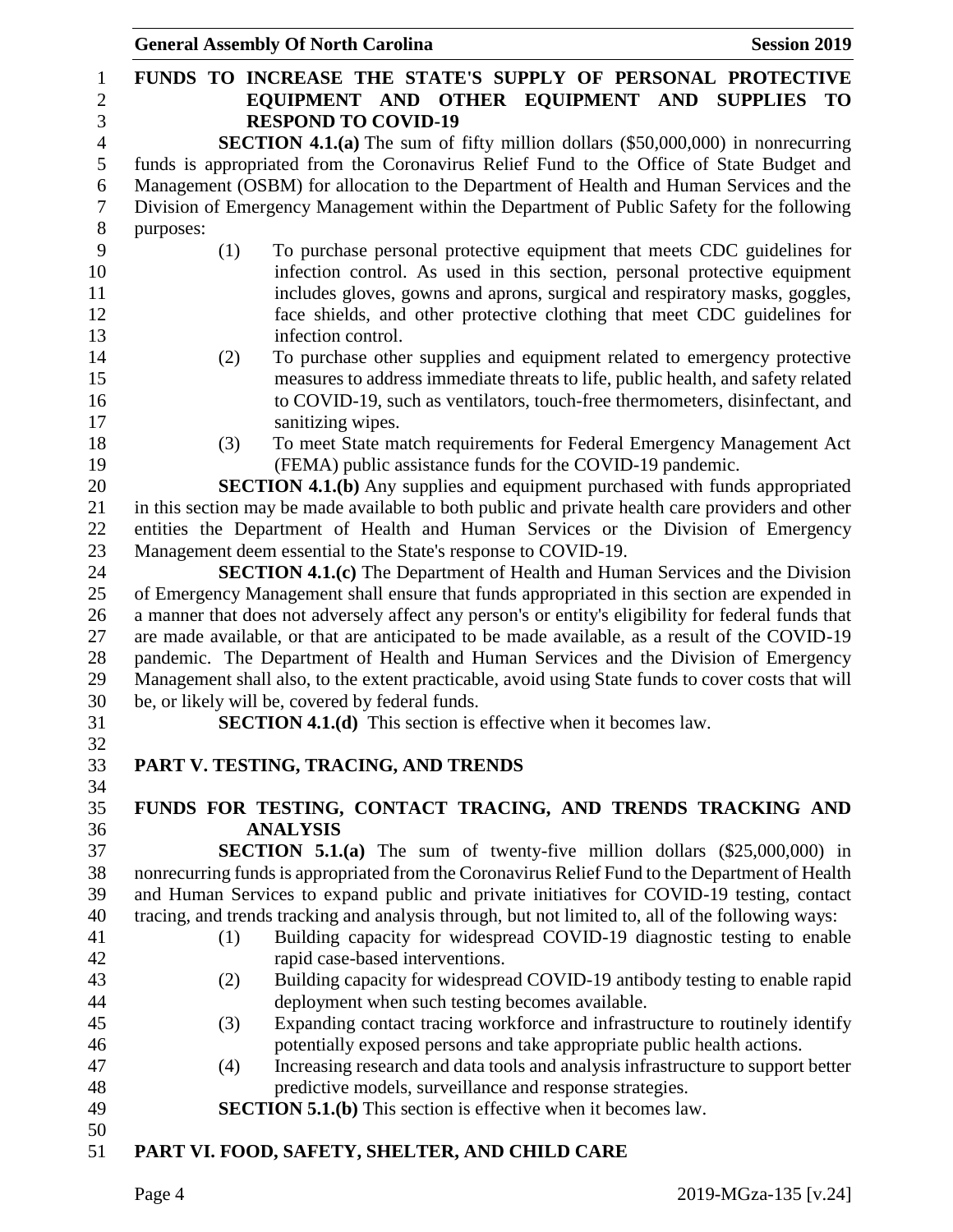| $\mathbf{1}$     |                                                                                                       |  |  |
|------------------|-------------------------------------------------------------------------------------------------------|--|--|
| $\sqrt{2}$       | FUNDING FOR VARIOUS RESPONSES RELATED TO FOOD, SAFETY, SHELTER,                                       |  |  |
| 3                | <b>AND CHILD CARE</b>                                                                                 |  |  |
| $\overline{4}$   | <b>SECTION 6.1.(a)</b> The sum of twenty-five million dollars $(\$25,000,000)$ in                     |  |  |
| 5                | nonrecurring funds is appropriated from the Coronavirus Relief Fund to the Department of Health       |  |  |
| 6                | and Human Services to provide funding for: (i) adult and child protective services response; (ii)     |  |  |
| $\boldsymbol{7}$ | support for homeless and domestic violence shelters and housing security, including prevention,       |  |  |
| 8                | diversion, and rapid re-housing assistance; (iii) child care response; and (iv) technology            |  |  |
| 9                | modifications to support COVID-19 emergency relief beneficiaries.                                     |  |  |
| 10               | <b>SECTION 6.1.(b)</b> From funds received pursuant to subsection (a) of this section, the            |  |  |
| 11               | sum of six million dollars (\$6,000,000) in nonrecurring funds is allocated equally among each of     |  |  |
| 12               | the six food banks in this State in support of responses to the COVID-19 emergency.                   |  |  |
| 13               | <b>SECTION 6.1.(c)</b> From funds received pursuant to subsection (a) of this section, the            |  |  |
| 14               | sum of two million five hundred thousand dollars (\$2,500,000) in nonrecurring funds is allocated     |  |  |
| 15               | to Reinvestment Partners, a nonprofit organization, for its Produce Prescription Program, which       |  |  |
| 16               | provides a monthly forty-dollar (\$40.00) per household benefit for each eligible Food and            |  |  |
| 17               | Nutrition Services recipient enrolled by the recipient's health care provider, in serving individuals |  |  |
| 18               | impacted by the COVID-19 emergency.                                                                   |  |  |
| 19               | <b>SECTION 6.1.(d)</b> Subsection (c) of this section is effective when it becomes law and            |  |  |
| 20               | expires three months from the date this section becomes effective. The remainder of this section      |  |  |
| 21<br>22         | is effective when it becomes law.                                                                     |  |  |
| 23               | SUPPLEMENTAL PAYMENTS FOR FOSTER CARE                                                                 |  |  |
| 24               | <b>SECTION 6.2.(a)</b> The sum of two million two hundred fifty thousand dollars                      |  |  |
| 25               | (\$2,250,000) in nonrecurring funds is appropriated from the Coronavirus Relief Fund to the           |  |  |
| 26               | Department of Health and Human Services, Division of Social Services, to assist in serving            |  |  |
| 27               | children in foster care during the COVID-19 emergency. These funds shall be used for monthly          |  |  |
| 28               | supplemental payments in the amount of one hundred dollars (\$100.00) for each child receiving        |  |  |
| 29               | foster care assistance payments for the months of April, 2020, through June, 2020.                    |  |  |
| 30               | <b>SECTION 6.2.(b)</b> This section is effective when it becomes law.                                 |  |  |
| 31               |                                                                                                       |  |  |
| 32               | ONE-TIME FINANCIAL ASSISTANCE FOR FACILITIES LICENSED TO ACCEPT                                       |  |  |
| 33               | STATE-COUNTY SPECIAL ASSISTANCE                                                                       |  |  |
| 34               | <b>SECTION 6.3. (a)</b> The following definitions apply in this section:                              |  |  |
| 35               | Facility licensed to accept State-County Special Assistance payments or<br>(1)                        |  |  |
| 36               | facility. $-$ Any residential care facility that is (i) licensed by the Department                    |  |  |
| 37               | of Health and Human Services and (ii) authorized to accept State-County                               |  |  |
| 38               | Special Assistance payments from its residents.                                                       |  |  |
| 39               | State-County Special Assistance. - The program authorized by G.S. 108A-40.<br>(2)                     |  |  |
| 40               | <b>SECTION 6.3.(b)</b> The sum of twenty-five million dollars (\$25,000,000) in                       |  |  |
| 41               | nonrecurring funds is appropriated from the Coronavirus Relief Fund the Department of Health          |  |  |
| 42               | and Human Services, Division of Social Services, for facilities licensed to accept State-County       |  |  |
| 43               | Special Assistance. These funds shall be used to provide a one-time payment to these facilities       |  |  |
| 44               | to offset the increased costs of serving residents during the COVID-19 emergency. Each eligible       |  |  |
| 45               | facility shall receive an amount equal to one thousand three hundred twenty-five dollars (\$1,325)    |  |  |
| 46               | for each resident of the facility who is a recipient of State-County Special Assistance between       |  |  |
| 47               | March 10, 2020, through July 30, 2020. In the case of a recipient who transfers from one facility     |  |  |
| 48               | to another during this time period, only the first eligible facility of residence will receive the    |  |  |
| 49               | payment authorized under this section.                                                                |  |  |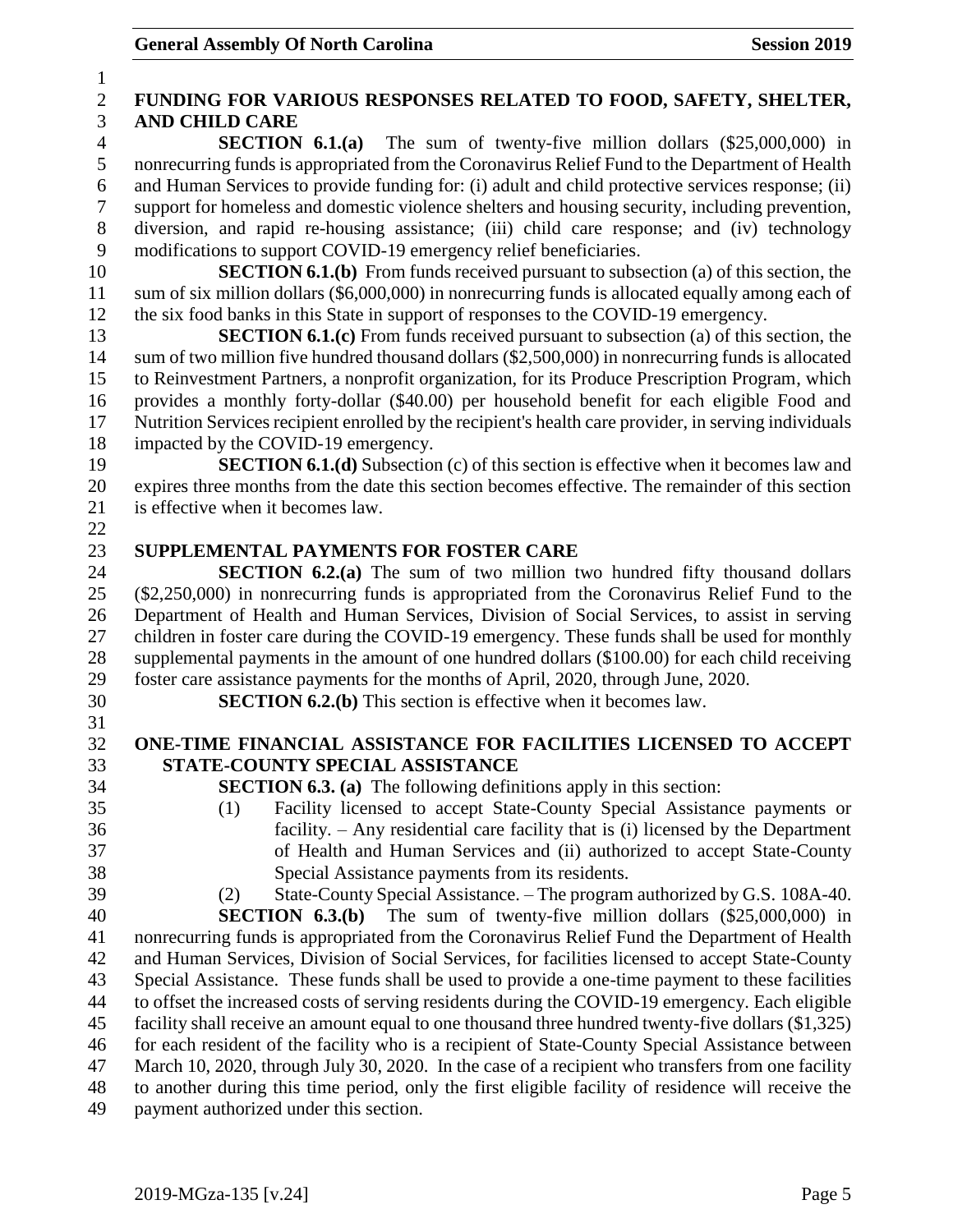### **General Assembly Of North Carolina Session 2019 Session 2019**

**SECTION 6.3.(c)** Nothing in this section shall be construed as an obligation by the General Assembly to appropriate funds for the purpose of this section, or as an entitlement by any facility, resident of a facility, or other person to receive financial assistance under this section. **SECTION 6.3.(d)** This section is effective when it becomes law.

#### **PART VII. TARGETED SUPPORT FOR COVID-19 ASSISTANCE IN RURAL AND UNDERSERVED COMMUNITIES**

### **FUNDS FOR RURAL AND UNDERSERVED COMMUNITIES**

 **SECTION 7.1.(a)** The sum of twenty-five million dollars (\$25,000,000) in nonrecurring funds is appropriated from the Coronavirus Relief Fund to the Department of Health and Human Services to provide funds to support rural and undeserved communities especially hard hit by the COVID–19 pandemic, which may include directed grants to health care providers other than rural hospitals; targeted Medicaid assistance for rural providers; enhanced telehealth services; transportation for critical services; health care security for the uninsured; and other related purposes. These funds may be used to fund items not addressed by federal relief funds, or as needed to address critical health care needs until federal funds are received for such purposes.

**SECTION 7.1.(b)** This section is effective when it becomes law.

# **FUNDS FOR RURAL HOSPITALS**

 **SECTION 7.2.(a)** The sum of seventy-five million dollars (\$75,000,000) in nonrecurring funds is appropriated from the Coronavirus Relief Fund to the North Carolina Healthcare Foundation (NCHF), a nonprofit corporation, as a directed grant. NCHF shall use these funds to award grants to rural hospitals to offset expenses incurred for providing patient care in North Carolina to respond to the COVID-19 pandemic. NCHF shall award grants to eligible rural hospitals within 30 days after receiving of an application on the basis of need according to tier designation, county health ranking, and hospital-specific financial data. NCHF shall provide technical assistance to grant recipients for a period of five years following distribution of funds to (i) ensure that funds are utilized according to the intended purpose (ii) assist recipient facilities in interpreting and implementing waivers and other federal guidance related to COVID-19 response and recovery, and (iii) support recipient facilities in preparing for post-COVID-19 sustainability.

 **SECTION 7.2.(b)** Grant recipients shall not use these funds for any purpose other than to offset the following costs related to patient care provided in North Carolina as a result of the COVID-19 pandemic:

- 
- (1) Up to 60% of lost revenues from foregone elective procedures during the emergency period, net of federal funds received from the CARES Act.
- (2) Supplies and equipment purchased in accordance with Centers for Disease Control guidelines.
- (3) Rapidly ramping up infection control and triage training for health care professionals.
- (4) Retrofitting separate areas to screen and treat patients with suspected COVID-19 infections, including isolation areas in or around hospital emergency departments.
- (5) Increasing the number of patient care beds to provide surge capacity.
- (6) Transporting patients with confirmed or suspected COVID-19 safely to or from rural facilities.
- (7) Planning, training, and implementing expanded telehealth capabilities.
- (8) Procuring staff or consultants to help mitigate the burden of extensive review of new and incoming federal and state regulatory guidelines.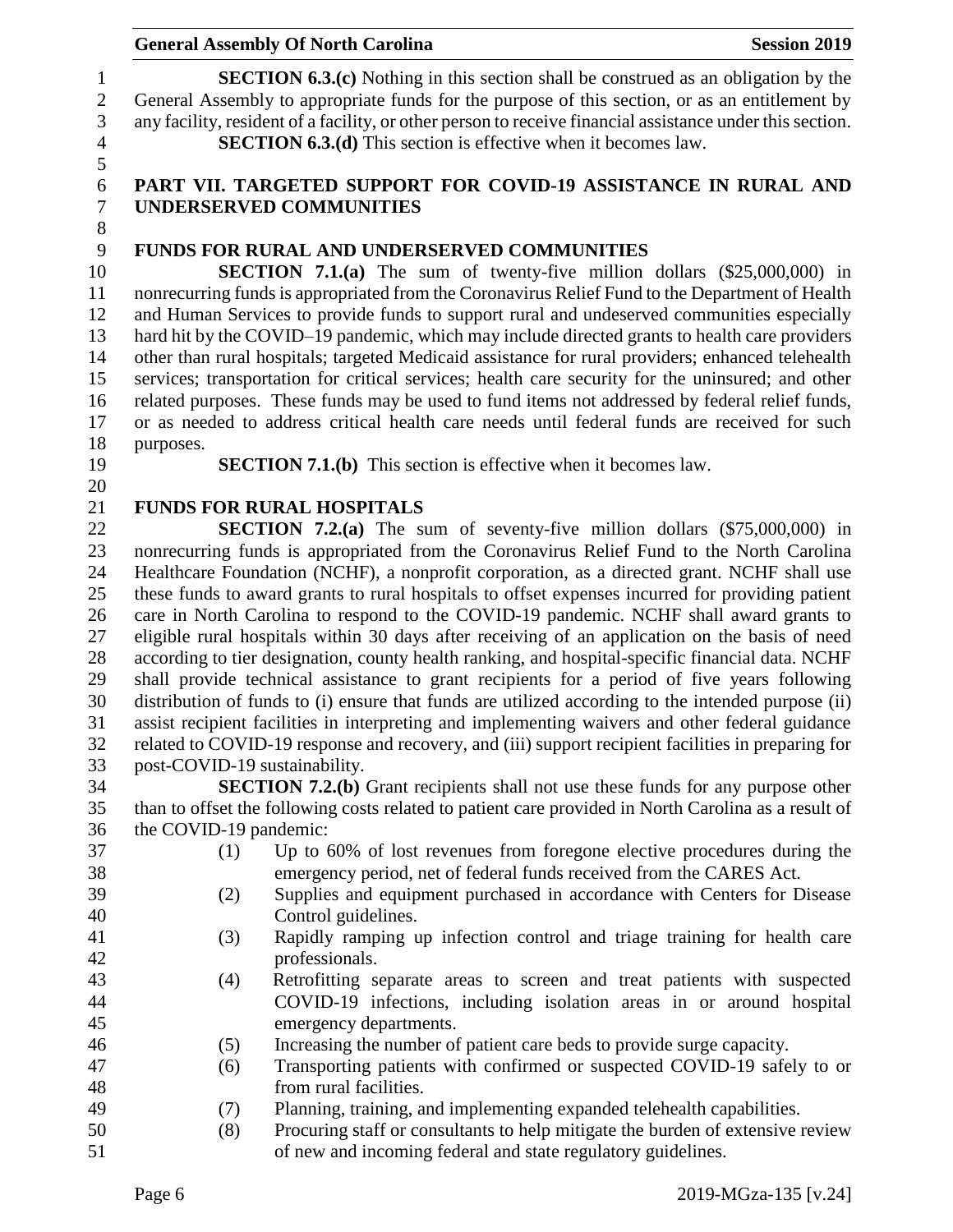|                 |                                                                                                     | <b>General Assembly Of North Carolina</b>                                                                                                                                                            | <b>Session 2019</b> |  |  |
|-----------------|-----------------------------------------------------------------------------------------------------|------------------------------------------------------------------------------------------------------------------------------------------------------------------------------------------------------|---------------------|--|--|
| 1<br>$\sqrt{2}$ | (9)                                                                                                 | Salary support for furloughed employees.<br><b>SECTION 7.2.(c)</b> By November 1, 2020, grant recipients shall submit to NCHF a                                                                      |                     |  |  |
| 3               |                                                                                                     | detailed written report on the use of the funds appropriated in subsection (b) of this section. By                                                                                                   |                     |  |  |
| $\overline{4}$  |                                                                                                     | December 1, 2020, NCHF shall submit to the Joint Legislative Oversight Committee on Health                                                                                                           |                     |  |  |
| 5               |                                                                                                     | and Human Services and the Fiscal Research Division a detailed written report on the use of                                                                                                          |                     |  |  |
| 6               |                                                                                                     | funds appropriated in subsection (b) of this section, along with recommendations on how                                                                                                              |                     |  |  |
| $\tau$          |                                                                                                     | recipient facilities can prepare for post-COVID 19 sustainability.                                                                                                                                   |                     |  |  |
| $\,8\,$         |                                                                                                     | <b>SECTION 7.2.(d)</b> This section is effective when it becomes law.                                                                                                                                |                     |  |  |
| 9               |                                                                                                     |                                                                                                                                                                                                      |                     |  |  |
| 10              |                                                                                                     | <b>FUNDS FOR FREE AND CHARITABLE CLINICS</b>                                                                                                                                                         |                     |  |  |
| 11              |                                                                                                     | <b>SECTION 7.3.(a)</b> The sum of one million four hundred thousand dollars                                                                                                                          |                     |  |  |
| 12              |                                                                                                     | $($1,400,000)$ in nonrecurring funds is appropriated from the Coronavirus Relief Fund to the                                                                                                         |                     |  |  |
| 13              |                                                                                                     | Department of Health and Human Services, Division of Central Management and Support, Office                                                                                                          |                     |  |  |
| 14              |                                                                                                     | of Rural Health, to provide directed grants of equal amounts to the 67 member clinics of the                                                                                                         |                     |  |  |
| 15              |                                                                                                     | North Carolina Association of Free and Charitable Clinics, to offset costs for providing health                                                                                                      |                     |  |  |
| 16              |                                                                                                     | care and prescription medications during the COVID-19 emergency.                                                                                                                                     |                     |  |  |
| 17              |                                                                                                     | <b>SECTION 7.3.(b)</b> This section is effective when it becomes law.                                                                                                                                |                     |  |  |
| 18              |                                                                                                     |                                                                                                                                                                                                      |                     |  |  |
| 19              |                                                                                                     | <b>FUNDS FOR NC MEDASSIST</b>                                                                                                                                                                        |                     |  |  |
| 20              |                                                                                                     | <b>SECTION 7.4.(a)</b> The sum of one million five hundred thousand dollars                                                                                                                          |                     |  |  |
| 21              |                                                                                                     | $($1,500,000)$ in nonrecurring funds received from the Coronavirus Relief Fund is appropriated                                                                                                       |                     |  |  |
| 22              |                                                                                                     | to NC MedAssist, a nonprofit corporation, as a directed grant to offset increased costs for                                                                                                          |                     |  |  |
| 23              |                                                                                                     | providing prescription assistance services during the COVID-19 pandemic to individuals who                                                                                                           |                     |  |  |
| 24              | are indigent or uninsured.                                                                          |                                                                                                                                                                                                      |                     |  |  |
| 25              |                                                                                                     | <b>SECTION 7.4.(b)</b> This section is effective when it becomes law.                                                                                                                                |                     |  |  |
| 26              |                                                                                                     |                                                                                                                                                                                                      |                     |  |  |
| 27              |                                                                                                     | PART VIII. COVID-19 RELIEF FOR NON-RURAL HOSPITALS                                                                                                                                                   |                     |  |  |
| 28              |                                                                                                     |                                                                                                                                                                                                      |                     |  |  |
| 29<br>30        |                                                                                                     | <b>COVID-19 RELIEF FOR TEACHING HOSPITALS</b><br>SECTION $8.1(a)$<br>The sum of twenty-five million dollars $(\$25,000,000)$ in                                                                      |                     |  |  |
| 31              |                                                                                                     | nonrecurring funds is appropriated from the Coronavirus Relief Fund to the Office of State                                                                                                           |                     |  |  |
| 32              |                                                                                                     | Budget and Management (OSBM) to establish the COVID-19 Teaching Hospitals Relief Fund.                                                                                                               |                     |  |  |
| 33              |                                                                                                     | OSBM shall allocate the monies in the fund as directed grants to hospitals located within the                                                                                                        |                     |  |  |
| 34              |                                                                                                     | State that are classified as teaching hospitals by the Centers for Medicare and Medicaid Services,                                                                                                   |                     |  |  |
| 35              |                                                                                                     |                                                                                                                                                                                                      |                     |  |  |
| 36              | for the purpose of offsetting expenses incurred for providing patient care in North Carolina as a   |                                                                                                                                                                                                      |                     |  |  |
| 37              | result of the COVID-19 pandemic. OSBM shall award grants to eligible teaching hospitals based       |                                                                                                                                                                                                      |                     |  |  |
| 38              | on (i) the amount of charitable care provided in North Carolina and (ii) the amount of lost revenue |                                                                                                                                                                                                      |                     |  |  |
| 39              |                                                                                                     | sustained within North Carolina as a result of the COVID-19 pandemic. Grant recipients shall<br>not use these funds for any purpose other than the following to offset costs related to patient care |                     |  |  |
| 40              |                                                                                                     | provided in North Carolina to respond to the COVID-19 pandemic:                                                                                                                                      |                     |  |  |
| 41              | (1)                                                                                                 | Up to 60% of lost revenues from foregone elective procedures during the                                                                                                                              |                     |  |  |
| 42              |                                                                                                     | COVID-19 emergency, net of federal funds received from the CARES Act.                                                                                                                                |                     |  |  |
| 43              | (2)                                                                                                 | Supplies and equipment purchased in accordance with Centers for Disease                                                                                                                              |                     |  |  |
| 44              |                                                                                                     | Control guidelines.                                                                                                                                                                                  |                     |  |  |
| 45              | (3)                                                                                                 | Rapidly ramping up infection control and triage training for health care                                                                                                                             |                     |  |  |
| 46              |                                                                                                     | professionals.                                                                                                                                                                                       |                     |  |  |
| 47              | (4)                                                                                                 | Retrofitting separate areas to screen and treat patients with suspected                                                                                                                              |                     |  |  |
| 48              |                                                                                                     | COVID-19 infections, including isolation areas in or around hospital                                                                                                                                 |                     |  |  |
| 49              |                                                                                                     | emergency departments.                                                                                                                                                                               |                     |  |  |
| 50              | (5)                                                                                                 | Increasing the number of patient care beds to provide surge capacity.                                                                                                                                |                     |  |  |
|                 |                                                                                                     |                                                                                                                                                                                                      |                     |  |  |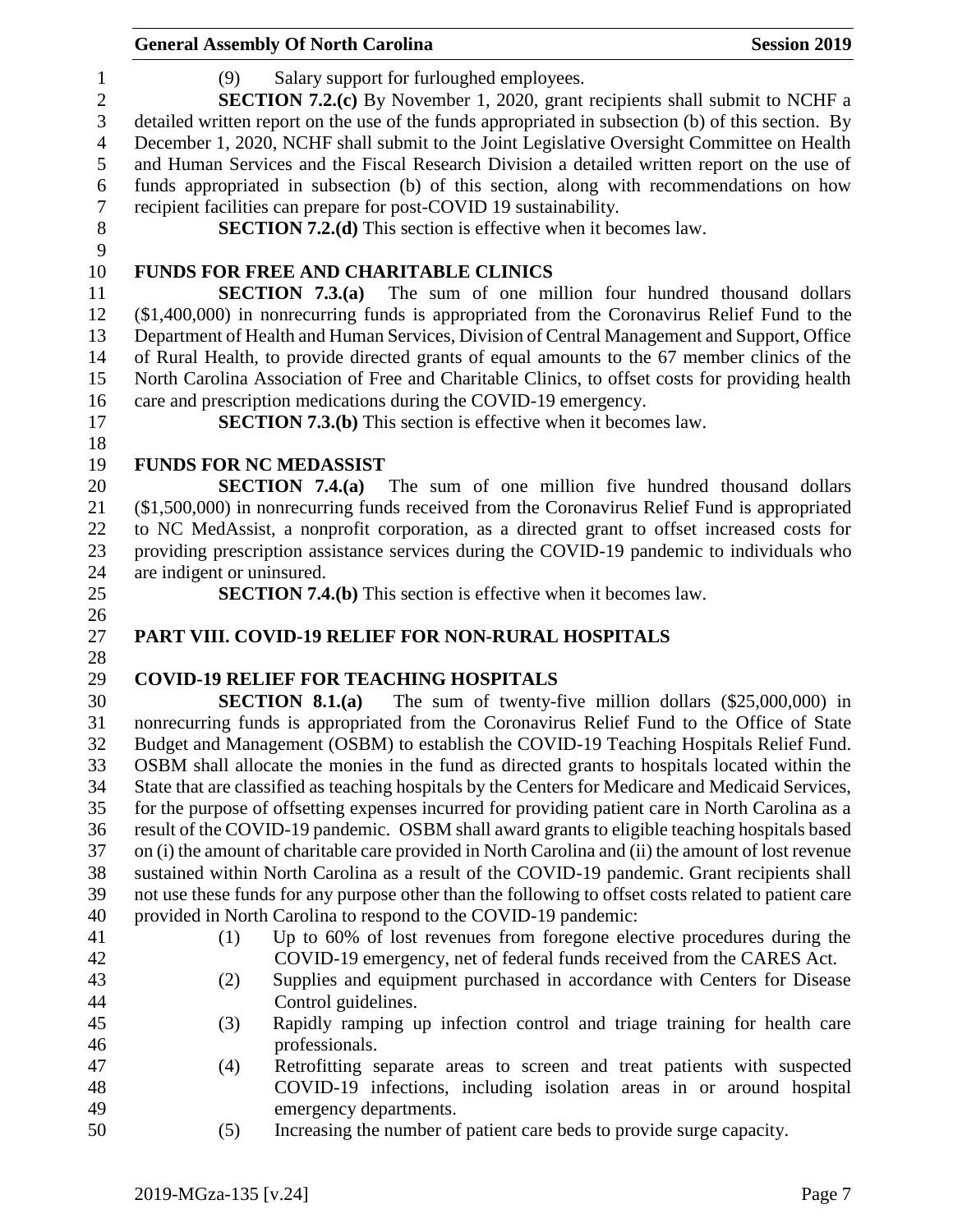|                                                                                               | <b>General Assembly Of North Carolina</b>                                                                                                      | <b>Session 2019</b> |
|-----------------------------------------------------------------------------------------------|------------------------------------------------------------------------------------------------------------------------------------------------|---------------------|
| (6)                                                                                           | Transporting patients with confirmed or suspected COVID-19 safely to or<br>from healthcare facilities.                                         |                     |
| (7)                                                                                           | Planning, training, and implementing expanded telehealth capabilities.                                                                         |                     |
| (8)                                                                                           | Procuring staff or consultants to help mitigate the burden of extensive review<br>of new and incoming federal and State regulatory guidelines. |                     |
| (9)                                                                                           | Salary support for furloughed employees.                                                                                                       |                     |
|                                                                                               | <b>SECTION 8.1.(b)</b> By November 1, 2020, each grant recipient shall submit a detailed                                                       |                     |
|                                                                                               | report to OSBM on the use of funds appropriated in subsection (a) of this section. By December                                                 |                     |
|                                                                                               | 1, 2020, OSBM shall submit a detailed report to the Joint Legislative Oversight Committee on                                                   |                     |
|                                                                                               | Health and Human Services on the use of funds appropriated in subsection (a) of this section.                                                  |                     |
|                                                                                               | <b>SECTION 8.1.(c)</b> This section is effective when it becomes law.                                                                          |                     |
|                                                                                               |                                                                                                                                                |                     |
|                                                                                               | <b>COVID-19 RELIEF FOR OTHER HOSPITALS</b>                                                                                                     |                     |
|                                                                                               | <b>SECTION 8.2.(a)</b> The sum of twenty-five million dollars (\$25,000,000) in                                                                |                     |
|                                                                                               | nonrecurring funds is appropriated from the Coronavirus Relief Fund to the Office of State                                                     |                     |
|                                                                                               | Budget and Management (OSBM) to establish the COVID-19 General Hospital Relief Fund.                                                           |                     |
| OSBM shall allocate the monies in the fund as directed grants to hospitals located within the |                                                                                                                                                |                     |
|                                                                                               | State that are not classified as rural hospitals or teaching hospitals by the Centers for Medicare                                             |                     |
| and Medicaid Services, for the purpose of offsetting expenses incurred for providing care to  |                                                                                                                                                |                     |
|                                                                                               | patients in North Carolina as a result of the COVID-19 pandemic. OSBM shall award grants to                                                    |                     |
|                                                                                               | eligible large hospitals based on (i) the amount of charitable care provided in North Carolina and                                             |                     |
|                                                                                               | (ii) the amount of lost revenue sustained within North Carolina as a result of the COVID-19                                                    |                     |
|                                                                                               | pandemic. Grant recipients shall not use these funds for any purpose other than to offset the                                                  |                     |
|                                                                                               | following costs related to patient care provided in North Carolina to respond to the COVID-19                                                  |                     |
| pandemic:                                                                                     |                                                                                                                                                |                     |
| (1)                                                                                           | Up to 60% of lost revenues from foregone elective procedures during the                                                                        |                     |
|                                                                                               | emergency period, net of federal funds received from the CARES Act.                                                                            |                     |
| (2)                                                                                           | Supplies and equipment purchased in accordance with Centers for Disease                                                                        |                     |
|                                                                                               | Control guidelines.                                                                                                                            |                     |
| (3)                                                                                           | Rapidly ramping up infection control and triage training for health care                                                                       |                     |
|                                                                                               | professionals.                                                                                                                                 |                     |
| (4)                                                                                           | Retrofitting separate areas to screen and treat patients with suspected                                                                        |                     |
|                                                                                               | COVID-19 infections, including isolation areas in or around hospital                                                                           |                     |
|                                                                                               | emergency departments.                                                                                                                         |                     |
| (5)                                                                                           | Increasing the number of patient care beds to provide surge capacity.                                                                          |                     |
| (6)                                                                                           | Transporting patients with confirmed or suspected COVID-19 safely to or                                                                        |                     |
|                                                                                               | from healthcare facilities.                                                                                                                    |                     |
| (7)                                                                                           | Planning, training, and implementing expanded telehealth capabilities.                                                                         |                     |
| (8)                                                                                           | Procuring staff or consultants to help mitigate the burden of extensive review                                                                 |                     |
|                                                                                               | of new and incoming federal and state regulatory guidelines.                                                                                   |                     |
| (9)                                                                                           | Salary support for furloughed employees.                                                                                                       |                     |
|                                                                                               | <b>SECTION 8.2.(b)</b> By November 1, 2020, each grant recipient shall submit a detailed                                                       |                     |
|                                                                                               | report to OSBM on the use of funds appropriated in subsection (a) of this section. By December                                                 |                     |
|                                                                                               | 1, 2020, OSBM shall submit a detailed report to the Joint Legislative Oversight Committee on                                                   |                     |
|                                                                                               | Health and Human Services on the use of funds appropriated in subsection (a) of this section.                                                  |                     |
|                                                                                               | <b>SECTION 8.2.(c)</b> This section is effective when it becomes law.                                                                          |                     |
|                                                                                               |                                                                                                                                                |                     |
|                                                                                               | PART IX. FUNDS FOR COVID-19 RESEARCH                                                                                                           |                     |
|                                                                                               |                                                                                                                                                |                     |
|                                                                                               | <b>COVID-19 RESPONSE RESEARCH FUND</b>                                                                                                         |                     |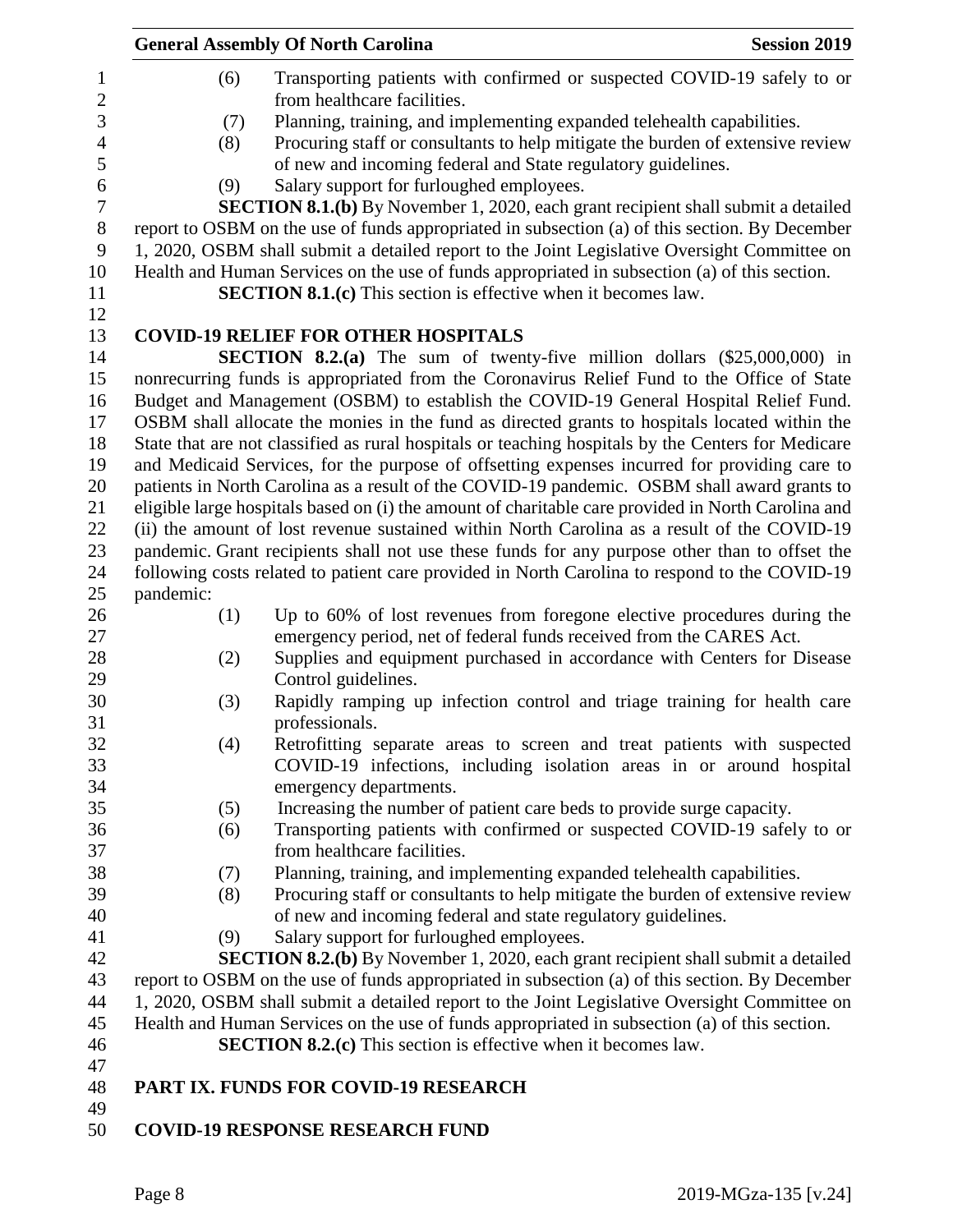| <b>General Assembly Of North Carolina</b>                                                                                                                                                                                                                                                                                        | <b>Session 2019</b> |
|----------------------------------------------------------------------------------------------------------------------------------------------------------------------------------------------------------------------------------------------------------------------------------------------------------------------------------|---------------------|
| <b>SECTION 9.1.(a)</b> The sum of one hundred ten million dollars (\$110,000,000) in<br>nonrecurring funds is appropriated from the Coronavirus Relief Fund to the Office of State<br>Budget and Management (OSBM) to establish the COVID-19 Response Research Fund. OSBM<br>shall allocate the monies from the fund as follows: |                     |
| The sum of one hundred million dollars (\$100,000,000) shall be allocated to<br>(1)                                                                                                                                                                                                                                              |                     |
| the North Carolina Policy Collaboratory (Collaboratory) at the University of                                                                                                                                                                                                                                                     |                     |
| North Carolina at Chapel Hill to coordinate efforts among entities being                                                                                                                                                                                                                                                         |                     |
| provided funds pursuant to this subdivision. The Collaboratory shall facilitate<br>best practices and strategies for those entities to maximize resources and                                                                                                                                                                    |                     |
| achieve a comprehensive response to COVID-19. The Collaboratory may                                                                                                                                                                                                                                                              |                     |
| assemble an advisory panel of representatives from entities receiving funds                                                                                                                                                                                                                                                      |                     |
| pursuant to this subdivision as necessary to discuss, review, and analyze                                                                                                                                                                                                                                                        |                     |
| progress towards meeting the goals for the use of the funds. Funds shall be                                                                                                                                                                                                                                                      |                     |
| provided to the following entities to be used for (i) the rapid development of                                                                                                                                                                                                                                                   |                     |
| a countermeasure of neutralizing antibodies for COVID-19 that can be used                                                                                                                                                                                                                                                        |                     |
| as soon as possible to both prevent infection, and for those infected, treat                                                                                                                                                                                                                                                     |                     |
| infection, (ii) for bringing a safe and effective COVID-19 vaccine to the public                                                                                                                                                                                                                                                 |                     |
| as soon as possible, (iii) community testing initiatives, (iv) and other research                                                                                                                                                                                                                                                |                     |
| related to COVID-19:                                                                                                                                                                                                                                                                                                             |                     |
| The sum of twenty-five million dollars $(\$25,000,000)$ shall be<br>a.                                                                                                                                                                                                                                                           |                     |
| allocated to the Duke University Human Vaccine Institute (DHVI) of                                                                                                                                                                                                                                                               |                     |
| the Duke University School of Medicine.                                                                                                                                                                                                                                                                                          |                     |
| The sum of twenty-five million dollars $(\$25,000,000)$ shall be<br>b.                                                                                                                                                                                                                                                           |                     |
| allocated to the Gillings School of Global Public Health at the<br>University of North Carolina at Chapel Hill.                                                                                                                                                                                                                  |                     |
| The sum of twenty-five million dollars $(\$25,000,000)$ shall be<br>c.                                                                                                                                                                                                                                                           |                     |
| allocated to the Brody School of Medicine at East Carolina University.                                                                                                                                                                                                                                                           |                     |
| The sum of twenty-five million dollars $(\$25,000,000)$ shall be<br>d.                                                                                                                                                                                                                                                           |                     |
| allocated to the Wake Forest School of Medicine.                                                                                                                                                                                                                                                                                 |                     |
| The sum of ten million dollars $(\$10,000,000)$ shall be allocated to the<br>(2)                                                                                                                                                                                                                                                 |                     |
| Campbell University School of Osteopathic Medicine for a community and                                                                                                                                                                                                                                                           |                     |
| rural-focused primary care workforce response to COVID-19, including but                                                                                                                                                                                                                                                         |                     |
| not limited to (i) supporting community testing initiatives, (ii) providing                                                                                                                                                                                                                                                      |                     |
| treatment in community-based healthcare settings, (iii) monitoring rural                                                                                                                                                                                                                                                         |                     |
| populations, (iv) educating health professionals on best practices for a                                                                                                                                                                                                                                                         |                     |
| pandemic response, and (v) supporting rural communities through primary                                                                                                                                                                                                                                                          |                     |
| care.                                                                                                                                                                                                                                                                                                                            |                     |
| <b>SECTION 9.1.(b)</b> The Collaboratory, DHVI, Gillings School of Global Public                                                                                                                                                                                                                                                 |                     |
| Health, Brody School of Medicine, and Wake Forest School of Medicine shall report on the<br>progress of the development of a countermeasure and vaccine, findings from their community                                                                                                                                           |                     |
| testing initiatives, and other research related to COVID-19, and the use of the appropriated funds                                                                                                                                                                                                                               |                     |
| received pursuant to this section to the Joint Legislative Oversight Committee on Health and                                                                                                                                                                                                                                     |                     |
| Human Services by no later than September 1, 2020. Campbell University School of Osteopathic                                                                                                                                                                                                                                     |                     |
| Medicine shall report on its findings on their use of community testing, educating health                                                                                                                                                                                                                                        |                     |
| professionals, best practices for treating rural populations and supporting community based                                                                                                                                                                                                                                      |                     |
| hospitals during a pandemic and the use of the appropriated funds received pursuant to this                                                                                                                                                                                                                                      |                     |
| section to the Joint Legislative Oversight Committee on Health and Human Services by no later                                                                                                                                                                                                                                    |                     |
| than September 1, 2020.                                                                                                                                                                                                                                                                                                          |                     |

- 
- **SECTION 9.1.(c)** This section is effective when it becomes law.
- $\frac{50}{51}$

# **PART X. CARRYFORWARD OF FUNDS**